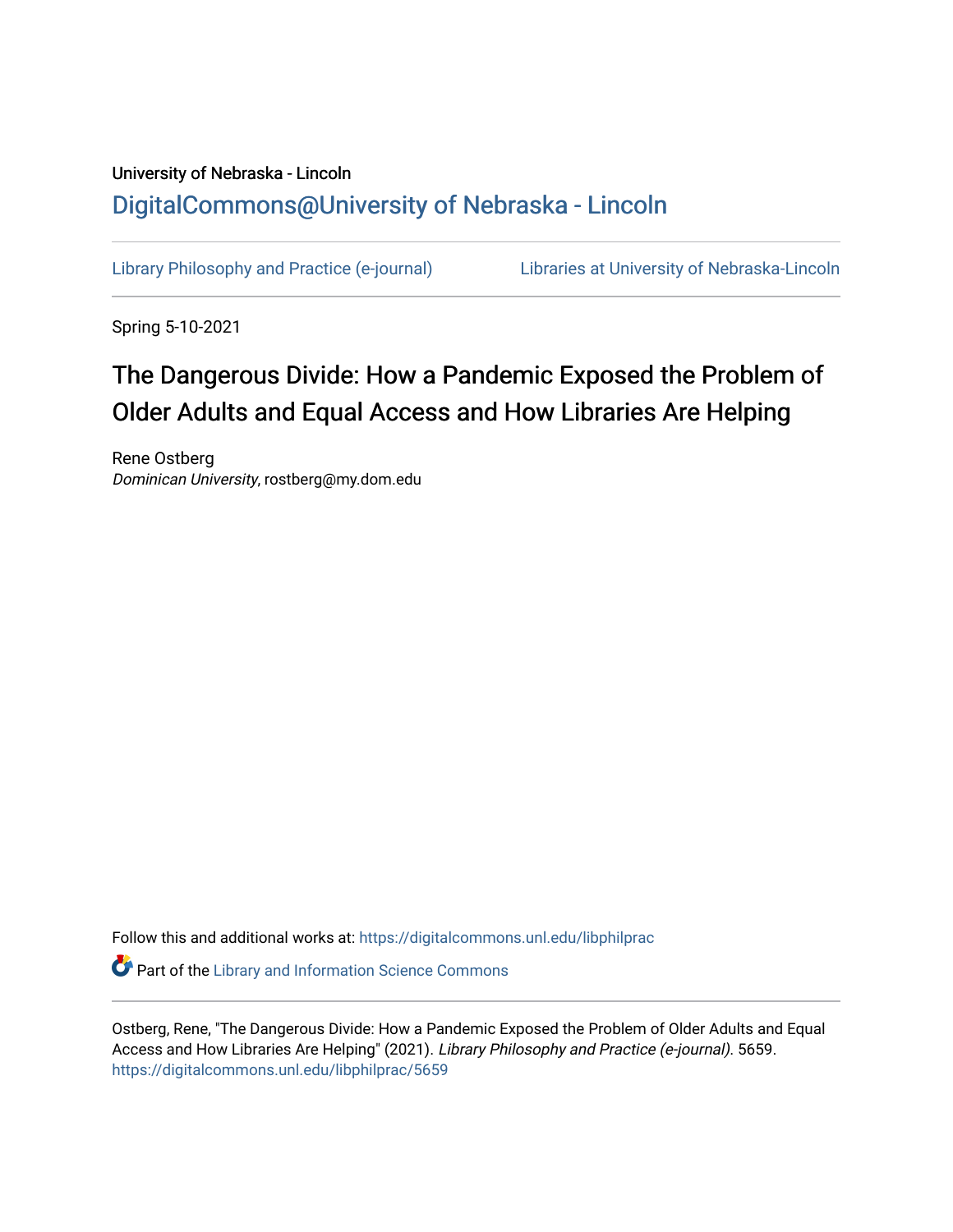René Ostberg Dominican University [rostberg@my.dom.edu](mailto:rostberg@my.dom.edu) 224-334-9105 900 S. River Rd., #4D Des Plaines, IL 60016

## The Dangerous Divide: How a Pandemic Exposed the Problem of Older Adults and Equal Access and How Libraries Are Helping

Two of the core values stated in the American Library Association's (ALA) *Core Values of Librarianship* are access and social responsibility. The first value maintains that libraries must make all information resources "readily, equally, and equitably accessible to all library users." The second value recognizes, in part, the role of libraries in "ameliorating or solving the critical problems of society" (American Library Association, 2020). Among these critical problems is the digital divide, in which equal access to modern information and technology resources is denied to users due to economic, geographic, and social disparities. These disparities include inequalities related to demographic differences in race, ethnicity, age, and education, among others (Schweitzer). Among the demographic groups on the negative side of this divide is older adults. (For this paper, *older adults* are defined as people age 65 and up. However, some sources cited in this paper use a different lower-age limit, which is noted as necessary.)

Closing the digital divide has been a pressing social justice issue since questions of how to ensure equal access to the internet and broadband were first raised over 25 years ago (U.S. Department of Commerce, 1995). In the meantime, libraries have played an important role in efforts to close the digital divide and increase access and usage for all users. Since the rise of the digital age, libraries have been a place in the community where older adults could access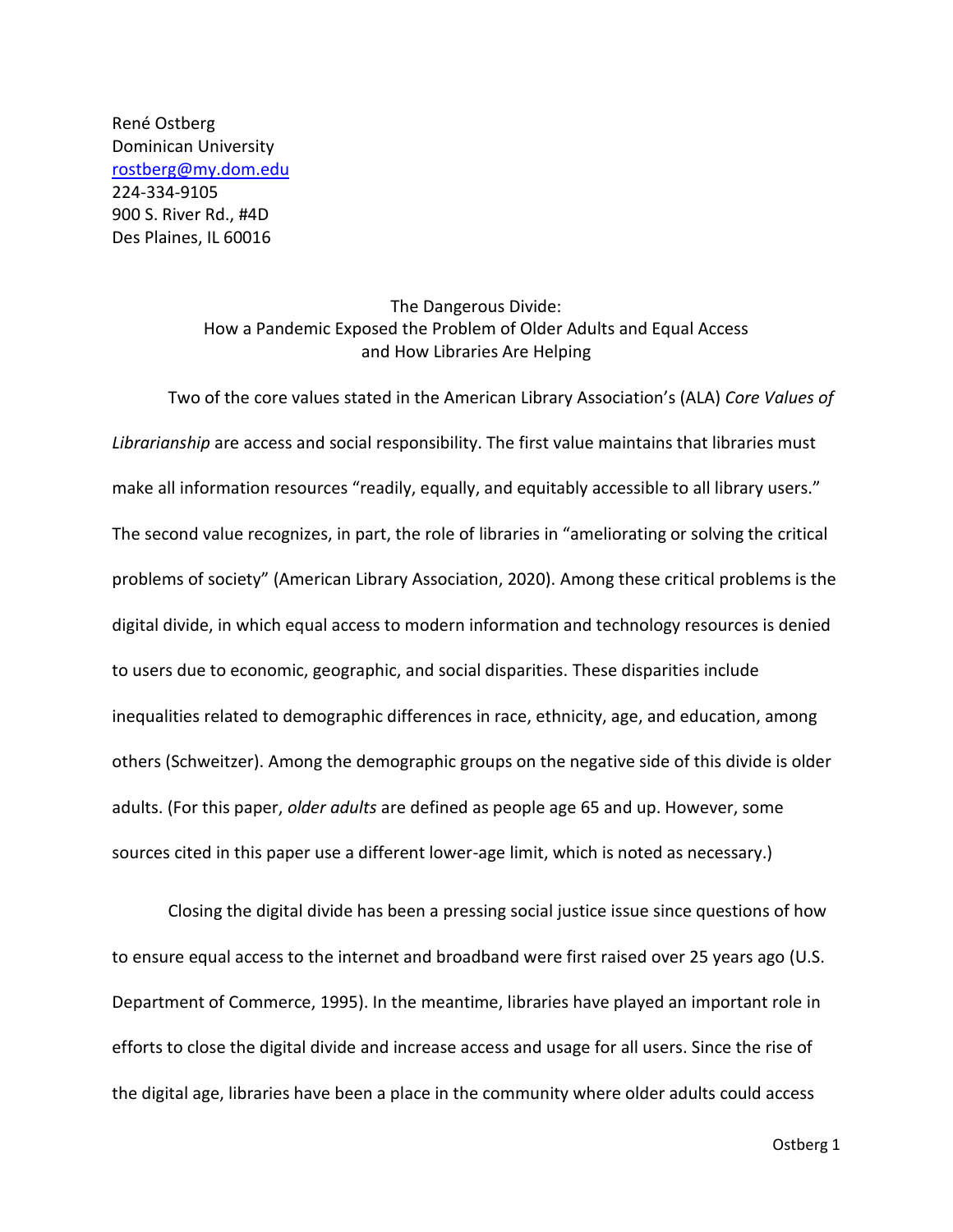information resources such as the internet and receive instruction on technology for free. With the COVID-19 pandemic in 2020 and 2021, however, most libraries were forced to close and/or severely curtail their resources as people were encouraged to socially distance and stay home. Remote access became the overlying solution for libraries and their users—a solution that had the effect of further exposing gaps in the digital divide. For many older adults—significantly, the most vulnerable population throughout the pandemic according to statistics cited by the World Health Organization (WHO) and the Centers for Disease Control and Prevention (CDC)—being situated on the negative side of the digital divide has had especially dangerous implications.

Since the pandemic began, how have libraries tried to fill the gap and adjust their resources, and have their efforts been successful? This paper discusses the digital divide's impact on older adults and how libraries have contributed to close the divide for this particular demographic both pre- and mid-pandemic.

To better understand the digital divide and the disparity it exposes in certain age groups, some background information is useful. The ALA defines *digital divide* as "a term that refers to the economic and social inequality between demographics and regions that have access to modern information and communications technology and those that don't. . . . Even among populations with some access to technology, the digital divide can be evident in the form of lower-performance computers, lower-speed wireless connections, lower-priced connections such as dial-up, and limited access to subscription-based content" (American Library Association, 2015).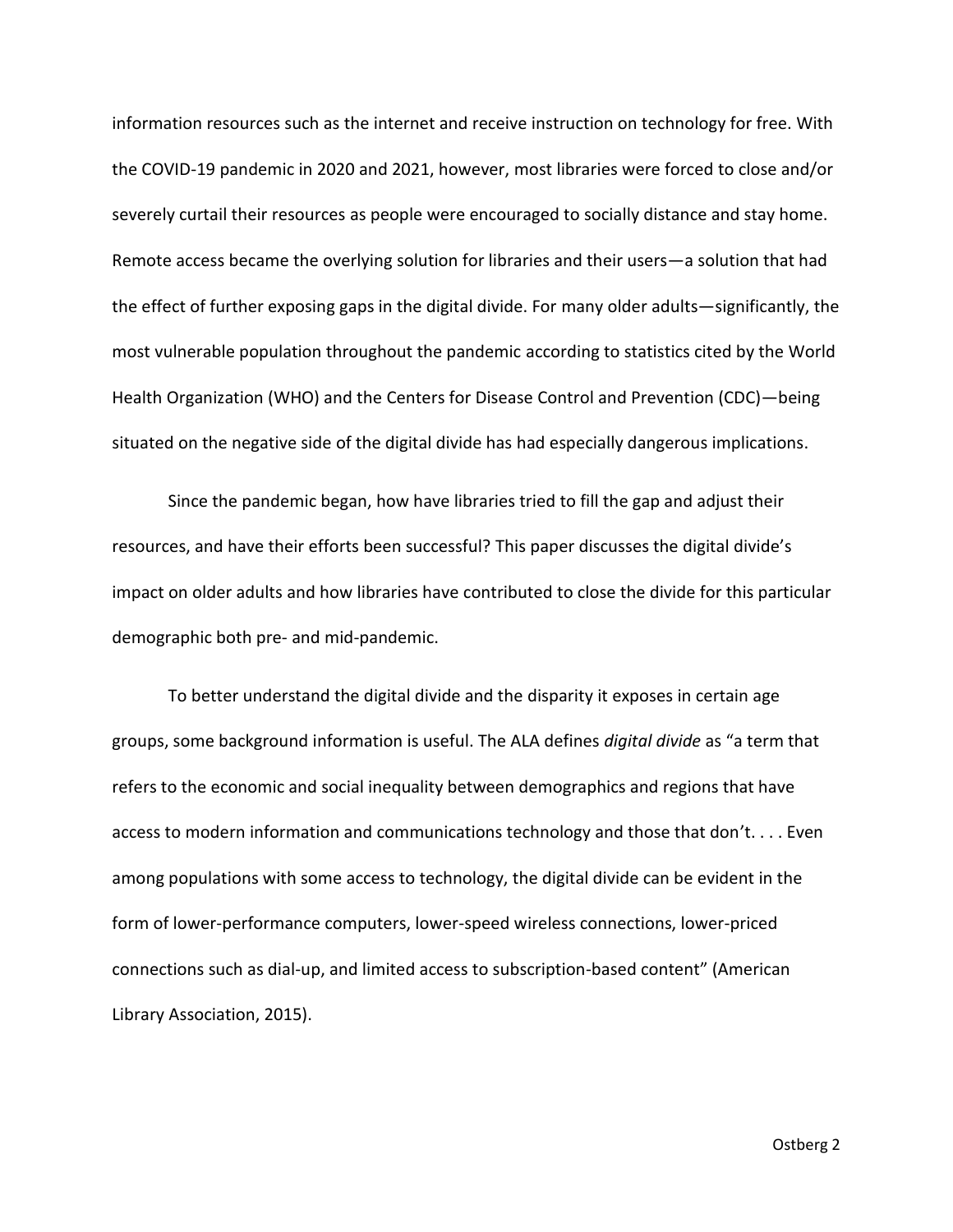Nationally, the concept of a digital divide and its ramifications arose after a report in 1995 by the U.S. Department of Commerce's National Telecommunications and Information Administration (NTIA) called *Falling Through the Net: A Survey of the "Have Nots" in Rural and Urban America.* The NTIA's report compiled research on the percentage of U.S. households with a telephone and/or computer to measure the U.S. telecommunications policy's goal of universal service. The report revealed wide disparities in service affecting people on the basis of geography, race, age, income, and education level. For example, rural households with an income of less than \$10,000 had the lowest computer and modem penetration compared to households in central cities or suburban and urban areas (U.S. Department of Commerce, 1995).

Interestingly, the 1995 NTIA report showed more similarity between younger and older people for computer and internet access. Rural adults age 55 and older had the lowest computer penetration, followed by seniors living in central cities and young households (people under age 25) in rural areas. Modem penetration, however, was lowest among young rural adults, followed by rural adults between 45 and 54 years old and rural adults 55 and older. Yet rural young adults also ranked the highest among groups taking online courses, and many of the groups falling on the negative side of the digital divide were found to rank higher in terms of internet use for job searches, online courses, and government records retrieval, which suggested the potential for improvement in access over time (U.S. Department of Commerce, 1995).

Since the landmark report in 1995, the NTIA has conducted follow-up internet use surveys, most recently in 2019. The surveys show significant gains in internet use among older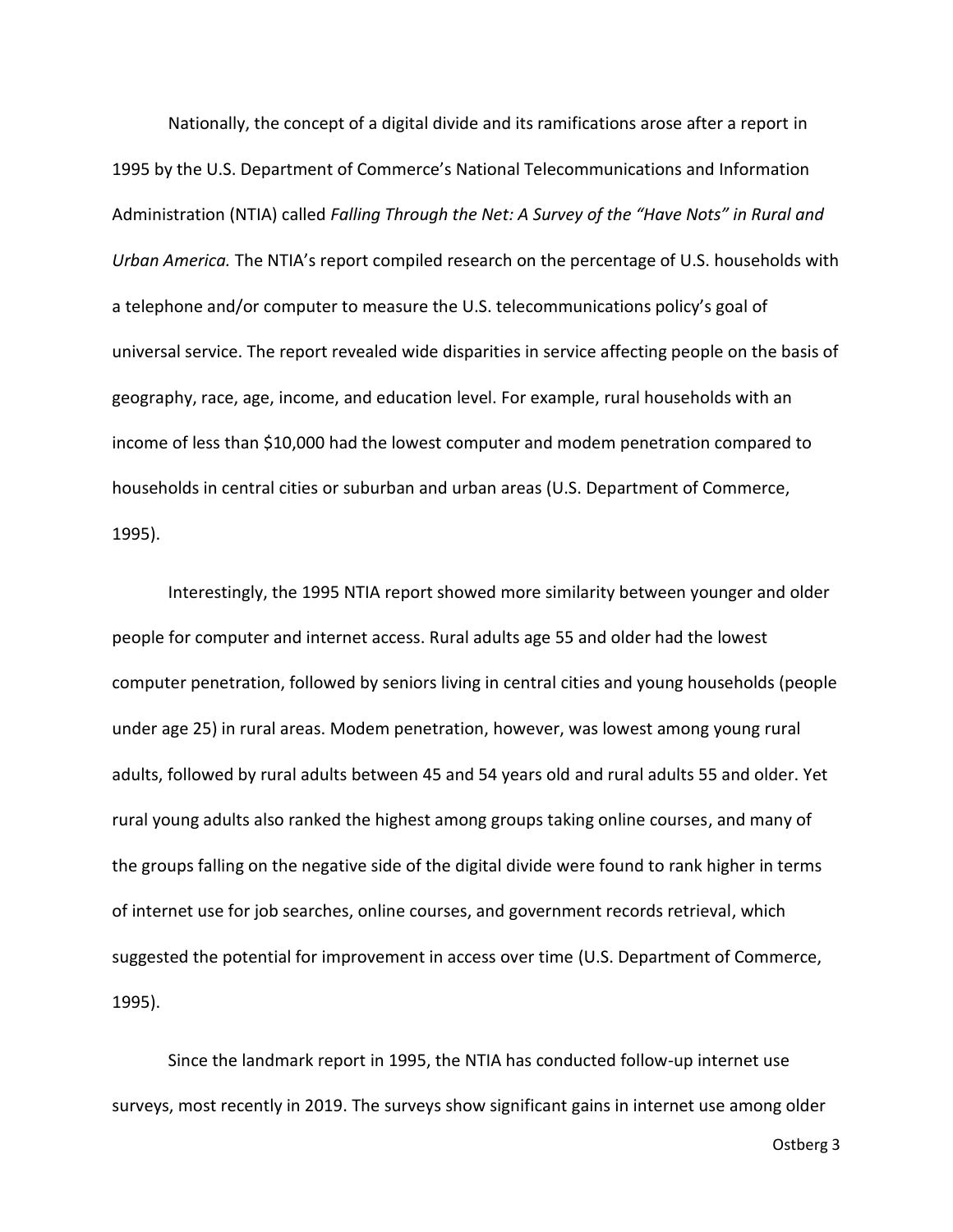adults age 65 and older, going from 7.2% in 1998 to 68% in 2019. Yet this 2019 percentage is still the lowest among all age groups surveyed. To compare with the second and third lowest usage groups, 70% of children between ages 3 and 14 report internet use, while adults ages 45 to 64 measure at 82.4% (U.S. Department of Commerce, 2020).

Other organizations that have tracked internet usage and broadband access in the United States report similar findings of a persistent age divide. In April 2021 the Pew Research Center released a report stating that 25% of adults age 65 and older surveyed said they never use the internet. This is considerably higher than the 4% of adults ages 50 to 64 who say they never go online. The Pew report states that the number of older adults using the internet has increased dramatically, citing 2000's figure of 86% of people age 65 and older who never went online. But the report notes, "Internet non-adoption is linked to a number of demographic variables, but is strongly connected to age—with older Americans continuing to be one of the least likely groups to use the internet" (Perrin & Atske). Thus, a divide persists.

To help close this divide and to fulfill the core values of librarianship that champion equal access to information to all users and social responsibility, libraries have played a role as advocates for resources for older adults that will increase their access to and usage of internet technology and their digital literacy. This advocacy is reflected at both the local library and larger association levels. The ALA addresses closing the digital divide for the older adult demographic in materials such as the Reference and User Services Association's (RUSA) *Guidelines for Library Services with 60+ Audience: Best Practices,* which were revised and approved in 2017 and include best practices for services and programming that offer technology training both onsite in libraries and at senior centers, nursing homes, and other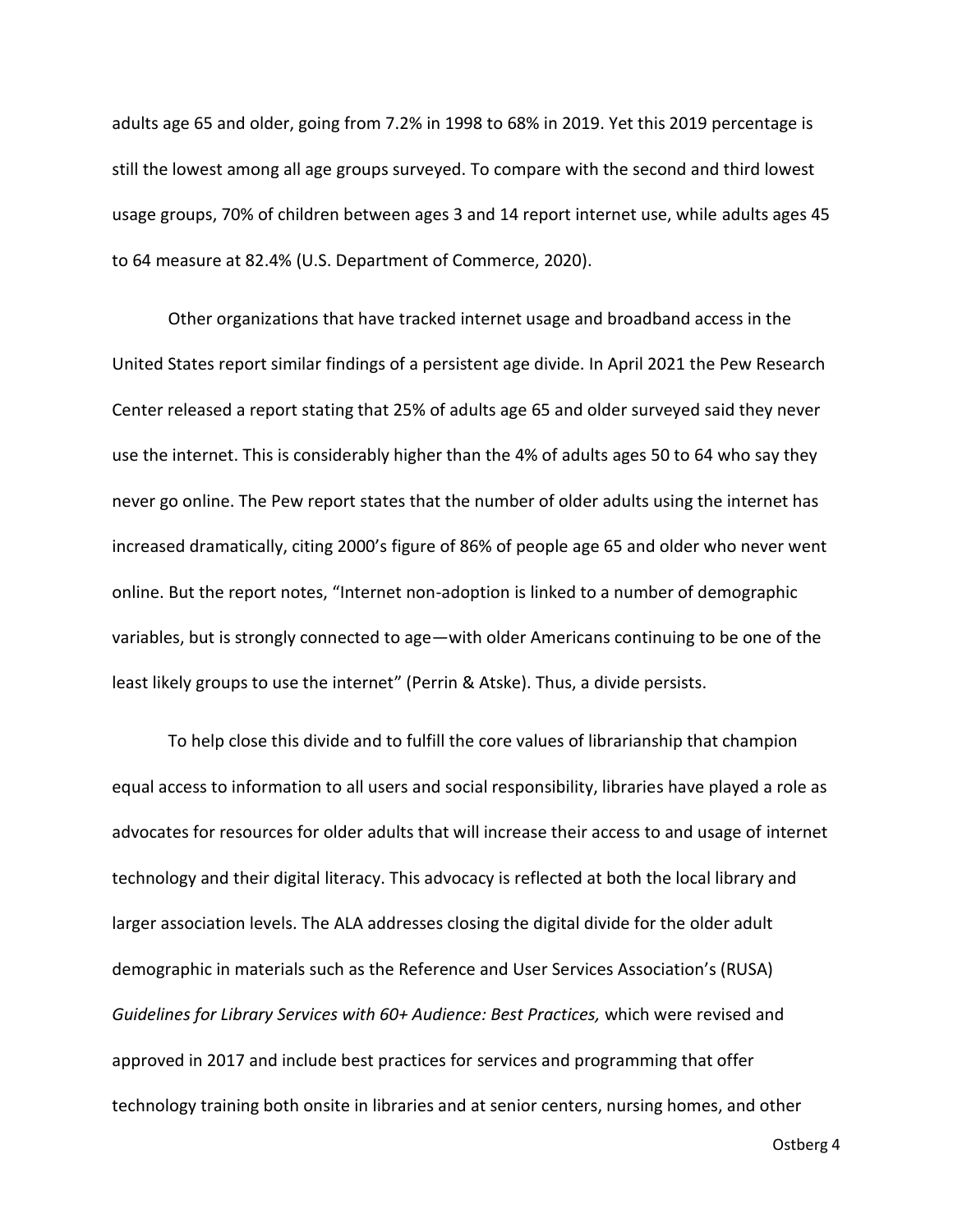residential facilities; offer mobile technology labs or bookmobiles that can further serve the homebound or those offsite or living remote from libraries with wifi, laptops, and e-readers; provide assistive and adaptive equipment such as visual and auditory aids that minimize accessibility and ability concerns; and reach out to those older adults already online through social media and library websites and e-newsletters (American Library Association, 2017).

Another ALA resource is the *Keys to Engaging Older Adults* toolkit published in 2018. This resource has guidance about avoiding ageist language, partnering with national and local organizations for older adults, finding funding for programs, and improving accessibility for older adults, including through assistive and adaptive technology. It also provides a list of model programs at libraries around the country, many of which notably offer technology-focused services such as computer classes, gaming, intergenerational tech training, and e-learning on topics like health literacy (American Library Association, 2018).

As an example of how such programs play out in a local library, a 2019 *Online Searcher* article titled "Librarians, Seniors, and the Challenge of Technological Education and Outreach" by Carly Lamphere, a reference librarian at Crowell Public Library in San Marino, California, discusses the everyday technology assistance she provides to older adults in her job. She writes, "[U]sing the library's own desktop computers, we assist several older adults with basic operation skills and questions. Seniors need technological literacy to operate their devices, but to also help them tackle more complex forms of information literacy in their daily lives such as discerning unreliable news sources and internet scams. Librarians are one of the first responders on the technological and information literacy front lines and have many types of strategies to assist and educate these patrons" (Lamphere, p. 51-52). Her library has responded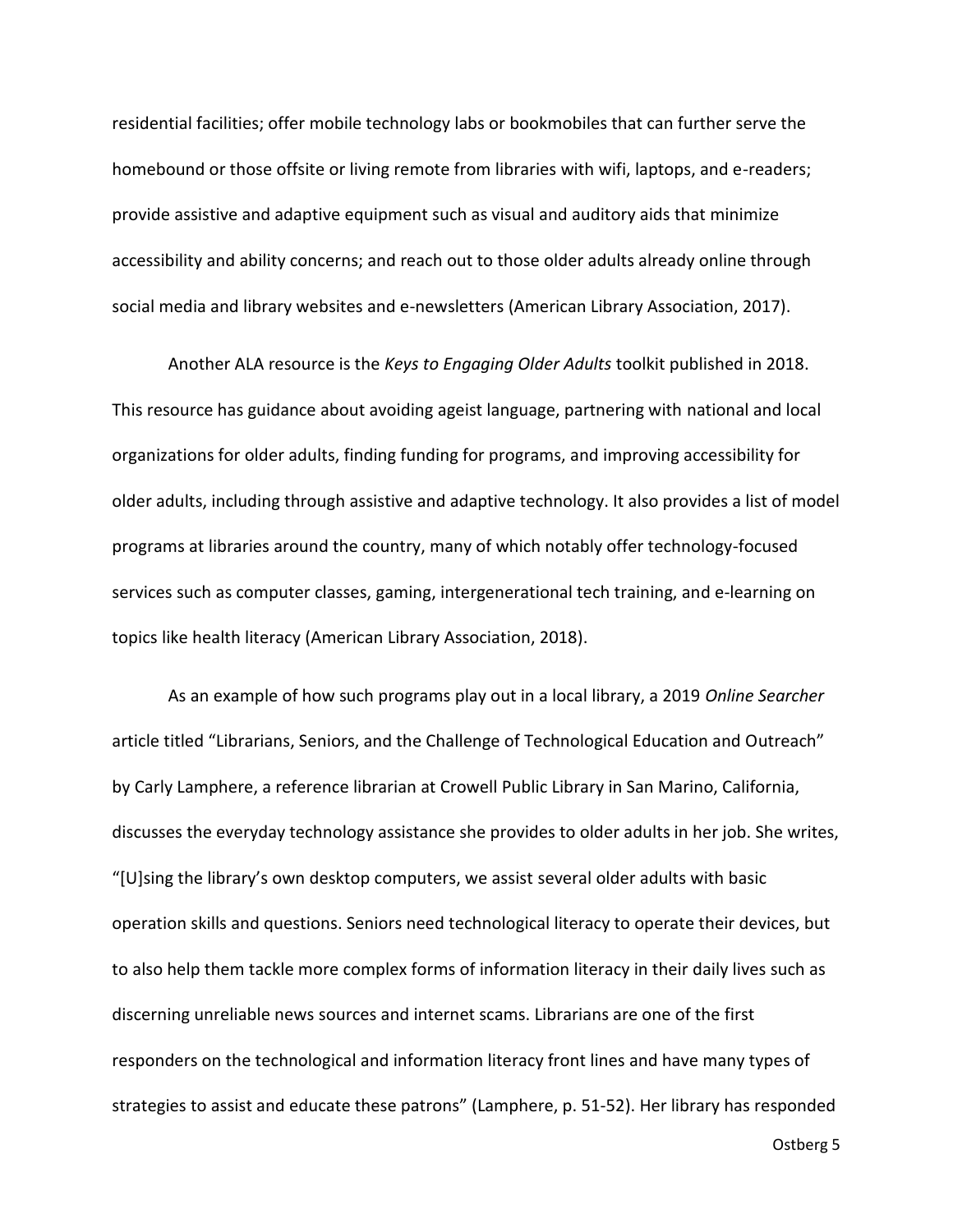by implementing a one-on-one technology assistance program for older adults called Tech Time, which has garnered positive feedback from the patrons served.

Lamphere also cites a 2017 Pew survey about the significant increase in adults age 65 and older using the internet and smartphones and adopting broadband at home. Lamphere agrees that this is positive news, but wisely points out that this user group likely skews to upper-middle-class, wealthy, and educated, which does not include many other older adults. Instead, many older adults are being forced to adopt technology "not by curiosity or choice, but because of the general shift to more digital ways of life in present-day society" (p. 52). Such a distinction is important as it gives a clue as to why the digital divide persists, despite increasing technology adoption and the growing expectation of performing more day-to-day tasks and activities online.

It is also good to consider the reasons for a persistent divide, as they can not only point the way to possible solutions but also lead those who work with older adults, including librarians, away from ageist stereotypes about lack of technological initiative or ability. Going back to the NTIA's 1995 report on the digital divide and comparing it with the 2021 Pew report, many of the same "demographic variables" cited by Pew are consistent. Along with age, these variables tend to be household income, geographic location, and education level. Other factors that reappear in surveys about the divide are race, ethnicity, language, and health and ability. Many of these variables correlate with and compound each other. Furthermore are the issues of ever-evolving digital technology, new gadgetry, and the wide range in quality of services. The result is a "moving target" digital divide, as described by Bo Kinney of the Seattle Public Library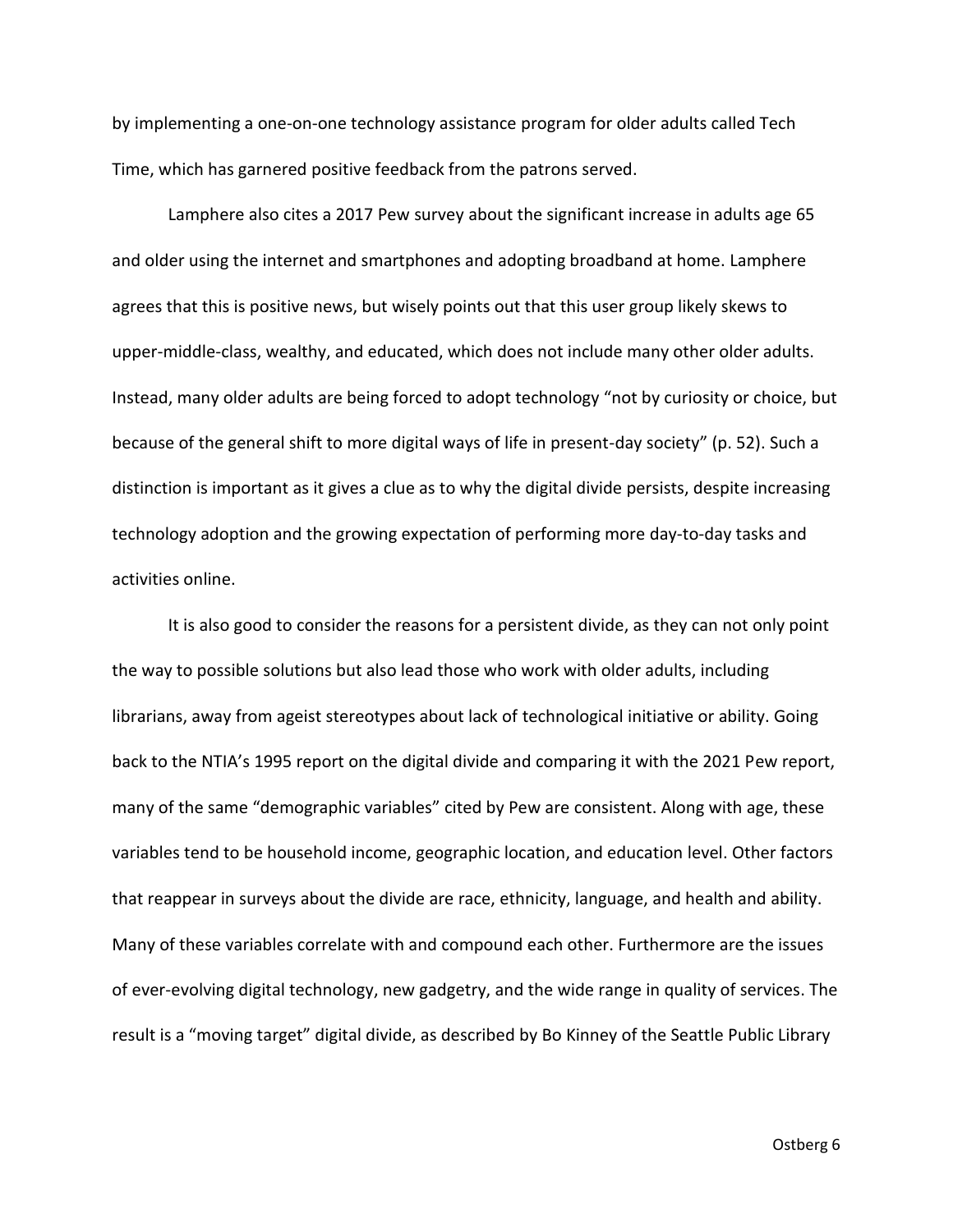in a 2010 article in *Public Library Quarterly*, "The Internet, Public Libraries, and the Digital Divide."

Kinney writes, "The most persistent digital divides appear to separate Americans of differing income and education levels, race, and language. Additional divides exist along lines of region, age, and disability. Furthermore, while digital divides seem to narrow over time, new gulfs open up as new technologies are introduced. There has not been one single digital divide, but rather a series of divides that attend each new technology: first computers, then dial-up Internet access, then broadband access, and now mobile access. In addition, divides appear to exist in terms of quality of access, although these are less frequently measured" (Kinney, p. 111).

For older adults, the results of a 2020 research study commissioned by Older Americans Technology Services, Inc. (OATS) and the Humana Foundation reveal how disparity gets compounded to create a persistent divide. OATS analyzed a sample of 2,145 people age 63 and over who were interviewed for a National Social Life, Health, and Aging Project about internet access. Among their findings were that older adults with less than a high school degree or an income below \$25,000 are 10 times more likely to not have adequate internet access. Health and ability disparities are reflected in the finding that older adults enrolled in Medicaid are more than two and half times likely to be offline, and those with functional impairments are twice as likely to be offline (Older Adults Technology Services, January 2021). Race and ethnicity, household composition (as in single adults versus couples or families), and geography also showed up as factors: "Black and Latino seniors are more than 2.5 and 3.3 times more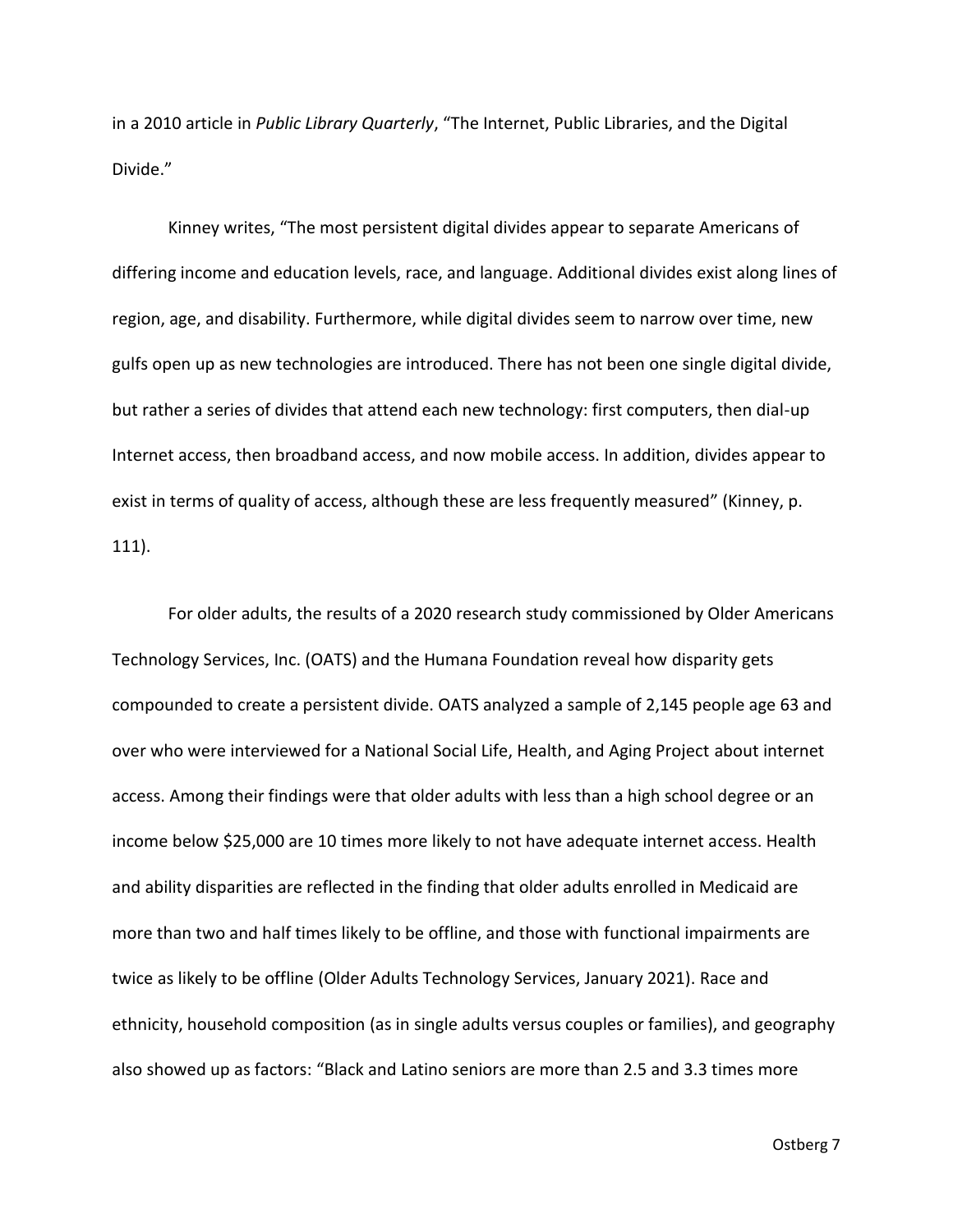likely, respectively, to be offline. . . . An older adult in a rural area is 1.6 times more likely to lack in-home internet service." Overall the OATS report estimates that nearly 22 million seniors, or 42% of the senior population in the United States, do not have internet broadband service at home (Older Adults Technology Services, February 2021).

On its own, the persistent digital divide among a consistent set of demographic groups conveys a failure of equity in access in the United States. With the COVID-19 pandemic, however, the divide created a perfect storm, particularly for older adults.

The COVID-19 pandemic, during which much of life was moved to online and necessitated home internet access, exposed just how many people easily fall through the cracks in the digital divide and the dangerous consequences of leaving the gaps open. The issue of affordable, quality internet access at home has affected everyone across the country from parents with school-age children, teachers, and college students to clergy performing virtual services, newly remote office workers, and librarians working from home or at their libraries under conditions of severely curtailed hours and services. But for older adults, confined to their place of residence (whether that was their house, a nursing home, or an assisted living facility or senior group residence) for their own safety, lack of access to internet exposed another layer of the health crisis.

COVID-19 has proven deadly for people of all ages, from infants to the elderly, worldwide. Infection rates especially are widespread among multiple age groups (World Health Organization, 2020). But the death rates for adults in their 60s and up are nothing short of heartbreaking. Globally, as of mid-May 2021 there have been nearly 160 million confirmed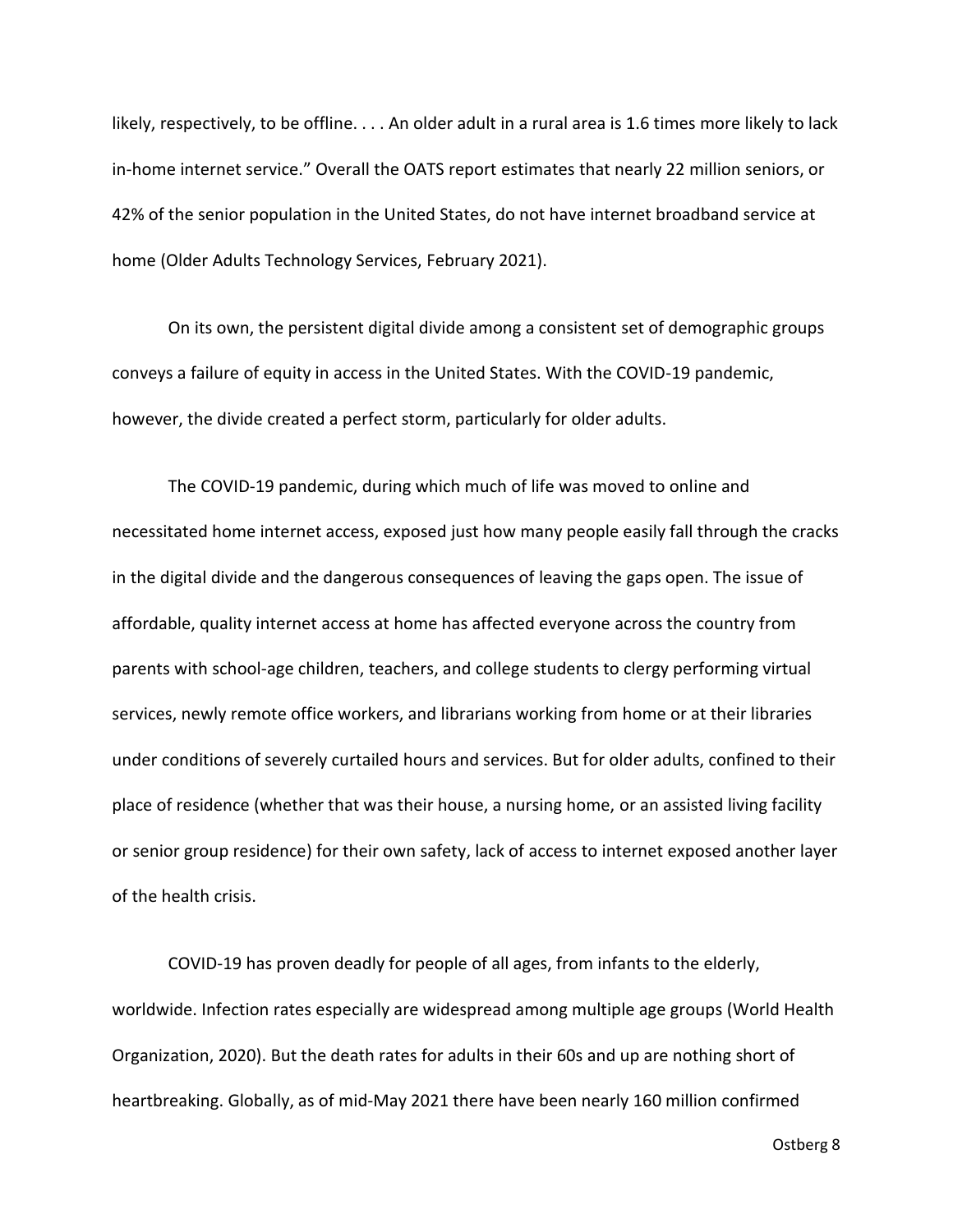cases of COVID-19 and 3.2 million deaths, according to WHO. More than 32 million of these cases were reported in the United States, and more than 575,000 deaths (World Health Organization, 2021). CDC data for all deaths involving COVID-19 by age group as of May 2021 shows that the total of deaths from ages 0 to 64—at slightly more than 110,000—is less than the total for each of the remaining, older age groups alone. (The totals for people age 65 to 74 is about 124,000, for age 75 to 84 is 155,000, and for age 85 and over is 170,000.) Altogether, people age 65 and over have accounted for nearly 450,000 COVID deaths in the United States a whopping 78% of the total death count thus far (Centers for Disease Control and Prevention, 2021).

But how does this connect to the digital divide? The connection may seem tenuous or non-existent, with the possible exception of increased loneliness due to enforced social isolation, a longstanding health problem for many older adults that most people of all ages are feeling the brunt of since the pandemic began (Holt-Lundstad). But in a society in which health care information and services are increasingly migrating to online, for older adults the lack of adequate (or any) internet access during a global pandemic has translated to lack of access to health information, difficulties in scheduling or keeping telehealth appointments that will keep them from traveling outside and risking exposure to the novel coronavirus, and difficulties in scheduling vaccinations, many of which required online registration and searching.

In late February 2021, when vaccination scheduling for older adults ramped up, a *New York Times* article described the "technological nightmare" experienced by many elderly people and their caregivers across the country as they struggled to book their lifesaving vaccinations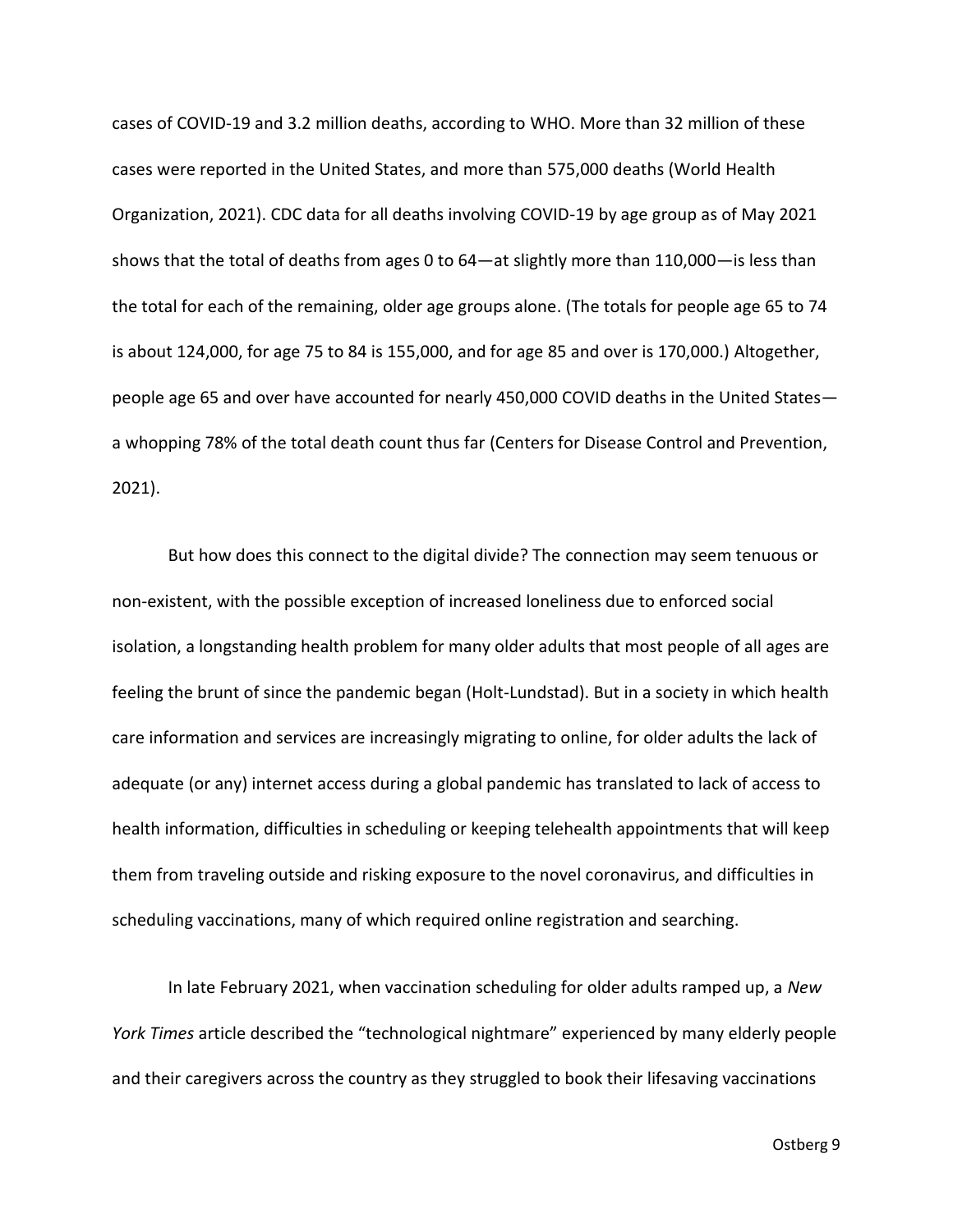online. While elderly residents in nursing homes and assisted living facilities had assistance when vaccines first became available, older adults living at home struggled to navigate "a maze of confusing registration pages and clunky health care websites. . . . [T]he technological savvy required to navigate the text alerts, push notifications and email reminders that are second nature to the digital generation has put older adults . . . who need the vaccine the most, at a disadvantage. As a result, seniors who lack tech skills are missing out on potentially lifesaving shots" (Browning). And this is only those older adults fortunate enough to have internet access, or a family member or other caregiver who does. As the OATS and Humana Foundation report on older adults and the digital divide puts it: "Lack of internet is a public health crisis. . . . Lack of internet is a social justice crisis."

The *New York Times* article also cites a number of volunteer and nonprofit-led programs that popped up in recent months in response to the struggle to access health information and appointments by older adults. Among these organizations is OATS, the group that partnered with the Humana Foundation to conduct a study and release a report in early 2021 to highlight the digital divide's impact on older adults during the pandemic. In the past, OATS has also partnered with library systems such as the New York Public Library to provide specialized computer instruction for older adults, as noted on the OATS website.

And yet the 2021 report cautions against overreliance on libraries, senior centers, and other community organizations to fill the gap in internet access: "Relying entirely on community institutions for internet access presents both inconvenience and risk for would-be adopters among the senior population. Covid-19 has underscored the need for home-based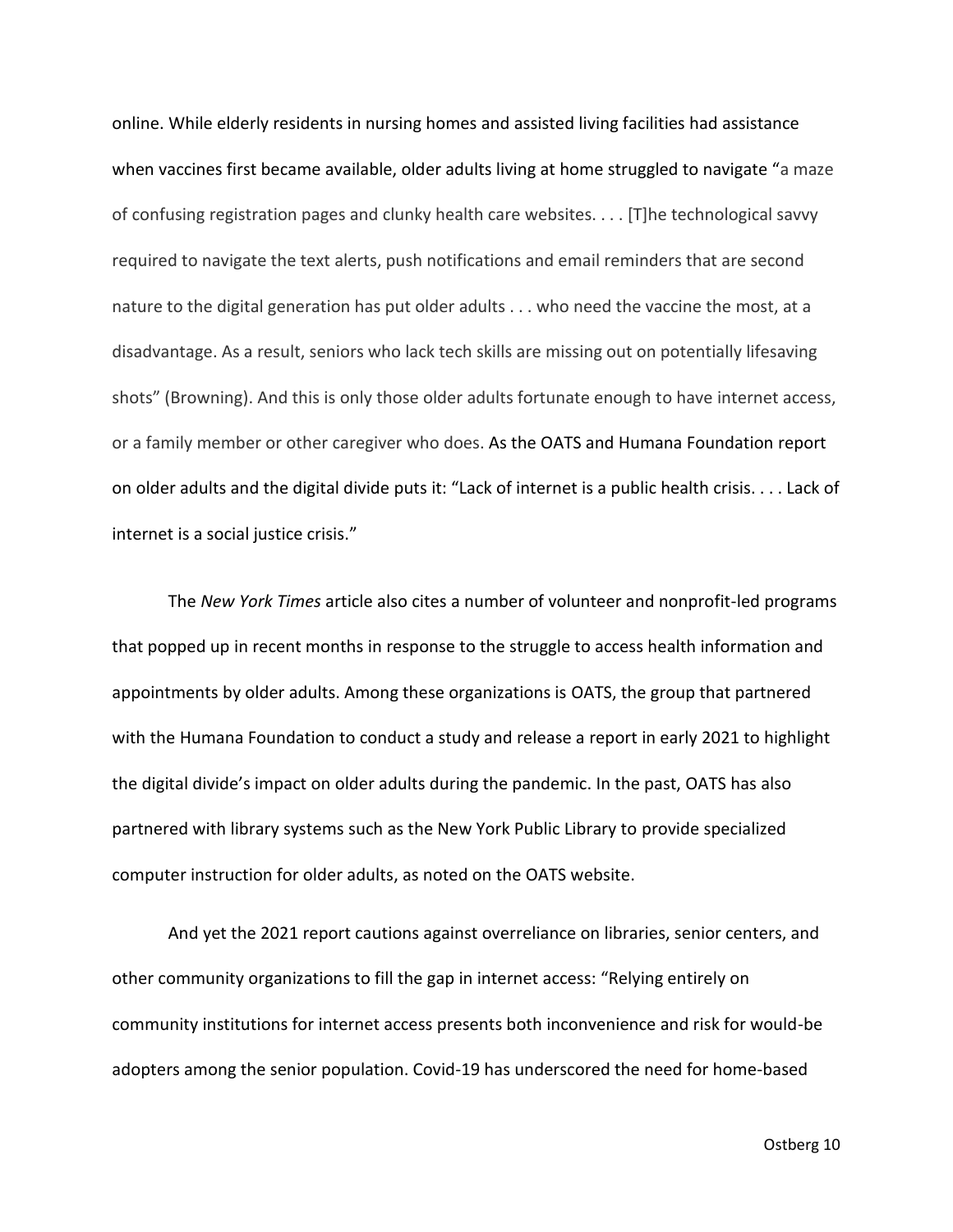connectivity sufficient to enable users to perform daily tasks without traveling." Instead, the report calls for greater government funding and tech industry involvement to close the divide. But libraries can and should continue to play an important role: "Even if we reach full adoption of home broadband by older adults at some point, there will be new devices, apps, and user skills and knowledge that must be diffused through the population in a timely fashion. New organizational capacity will be needed in senior centers, libraries, senior care facilities, and in the nonprofit organizations that can forge partnerships with stakeholders in industry and government" (Older Adults Technology Services, February 2021).

So how have libraries stepped up to help this demographic during the pandemic? How have libraries committed to the core values of social responsibility and equity of access for all?

Both national reports by the ALA and local news pieces point to the creative and caring ways libraries are working to include older adults in pandemic-response programming. The ALA's *2021 State of America's Libraries Special Report: COVID-19* describes initiatives by public libraries in Montana, Kentucky, and Massachusetts that enlisted children to send cards of encouragement to isolated seniors at a local assisted living facility, arranged for a virtual karaoke event, and installed mobile hotspots at a senior and veterans' centers in the community (American Library Association, 2021).

In Missouri, the St. Louis County Library took advantage of \$1 million funding through the federal CARES Act to purchase 1,500 tablets for seniors to help them stay connected during the pandemic. The tablets, which do not require hotspots, were preloaded with software and data that made them easier to use for people who may have less familiarity with technology.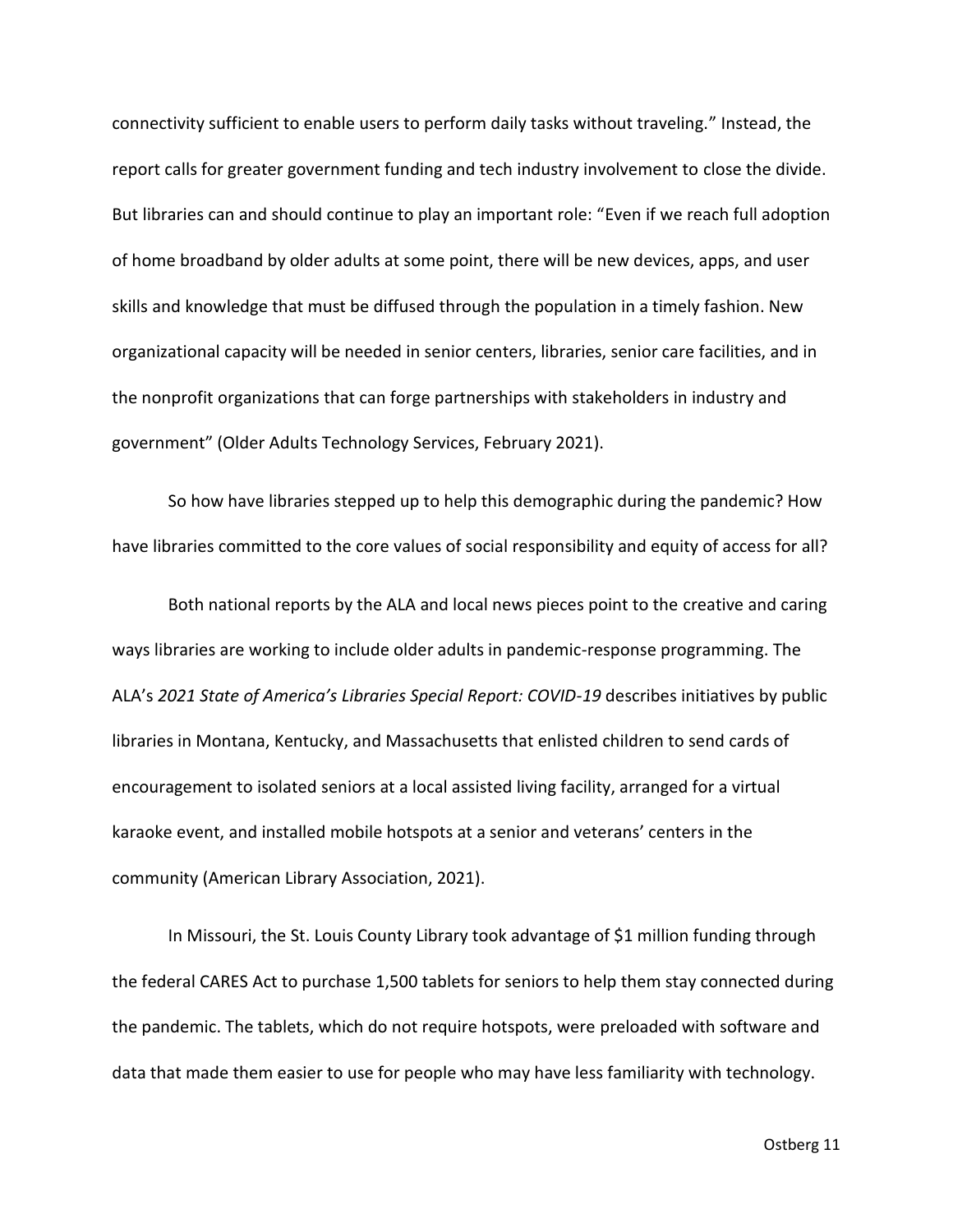The tablets allow them to make phone and video calls, play games, contact a customer service representative, and register for their COVID vaccines through an easy one-touch process. The library's director, Kristen Sorth, makes it clear what values and issues are behind the initiative: "This is an equity initiative and so we are focused on lower-income seniors in our community who do not have a lot of technological resources available to them" (Townsend).

Numerous libraries turned themselves into vaccination information centers for older adults. In Napa County in California, library employees staffed a hotline specifically set up to help older adults navigate the technological problems they've encountered while trying to register for the vaccine (Klearman). The staff at the Madison Public Library in Lake County, Ohio, likewise spread the word that vaccine registration guidance and health information are available at their library. The library's director, Deeanna Culbertson, told local news that staff have set up seniors with emails for the first time for vaccine registration and provided hotspots to people who don't have the internet at home, with the goal of providing equal access (Goldenberg). A closer look at these initiatives shows efforts that effectively combine the provision of equal access with incremental steps toward basic digital literacy.

While the digital divide remains a crisis, especially in a time of global pandemic, libraries are proving to be one of the more reliable and flexible institutions to help close the divide by providing access and instruction in their communities. Clearly, the country needs more support and solutions from top-level branches and organizations, and local libraries cannot be expected to resolve a decades-long, systemic problem that affects multiple, overlapping demographics.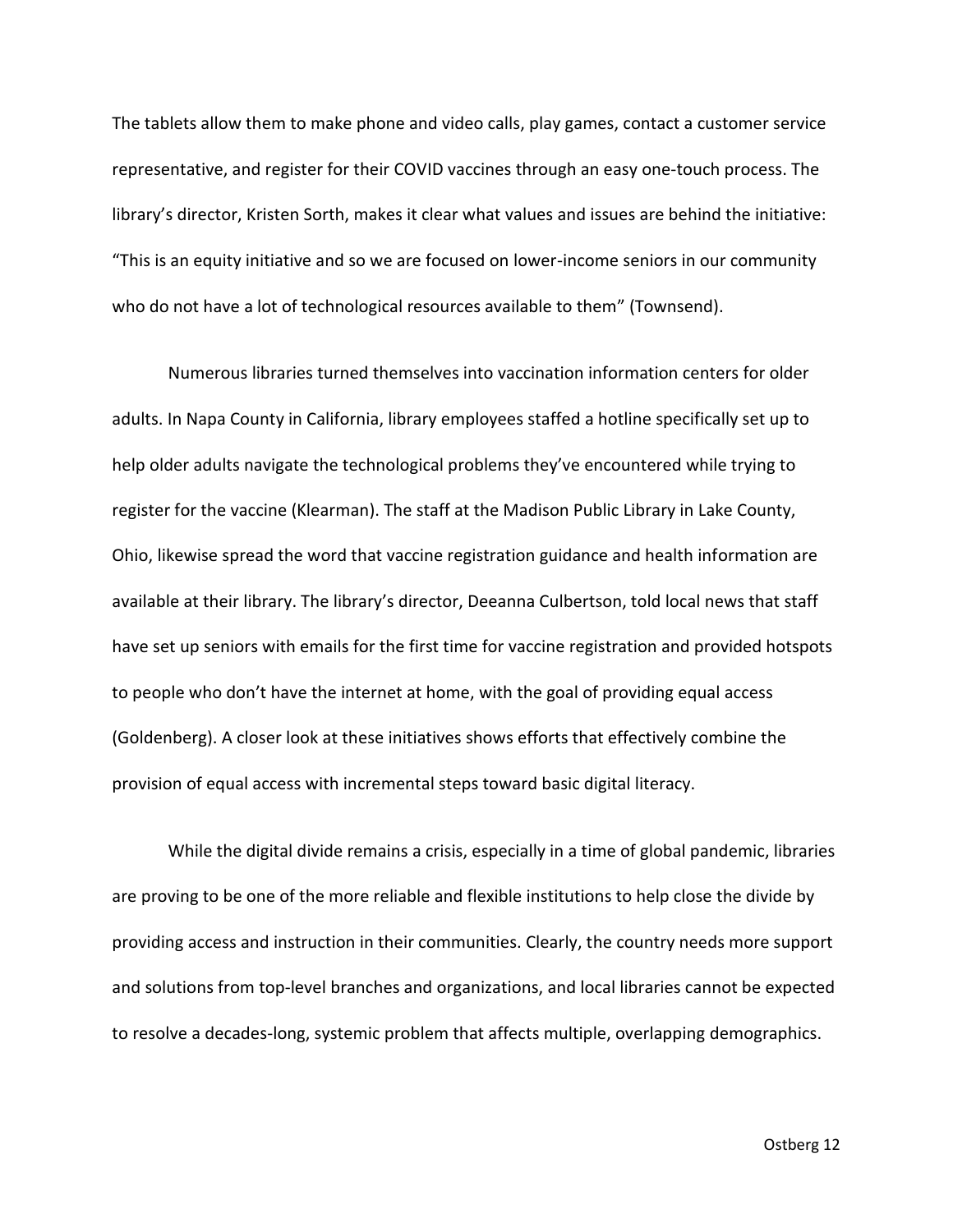But the efforts of local libraries, and their commitments to the values of librarianship, count and make a difference.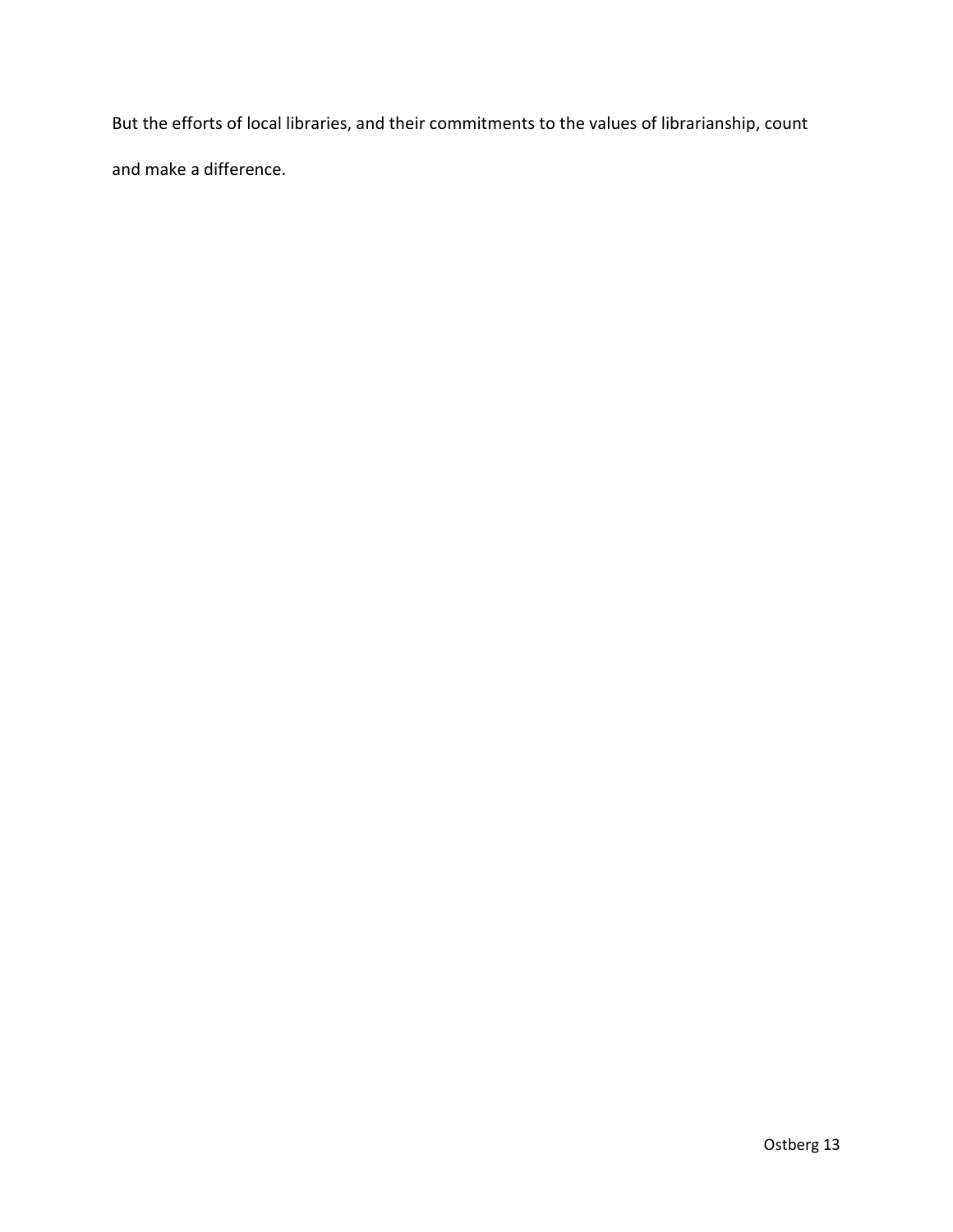## **Bibliography**

- American Library Association. (2015, October 23). *Access to Library Resources and Services*. Retrieved from http://www.ala.org/advocacy/intfreedom.access.
- American Library Association. (2020, September 28). *Core Values of Librarianship*. Retrieved from http://www.ala.org/advocacy/intfreedom/corevalues.
- American Library Association. (2017). *Guidelines for Library Services with 60+ Audience: Best Practices.* Reference and User Services Association. Retrieved from http://www.ala.org/rusa/sites/ala.org.rusa/files/content/resources/guidelines/60plusGui delines2017.pdf.
- American Library Association. (2018). *Keys to Engaging Older Adults.* American Library Association Office for Diversity, Literacy and Outreach Services. Retrieved from http://www.ala.org/aboutala/sites/ala.org.aboutala/files/content/Keys%20to%20Engagin g%20Older%20Adults.pdf.
- American Library Association. (2021, April). *The State of America's Libraries 2021: A Report from the American Library Association.* Steve Zalusky. https://bit.ly/soal-report-2021
- Browning, K. (2021, February 28). *Seniors Seeking Vaccines Have a Problem: They Can't Use the Internet.* New York Times. Retrieved from https://www.nytimes.com/2021/02/28/technology/seniors-vaccines-technology.html.
- Centers for Disease Control and Prevention. (2021, April 16). *Older Adults.* Retrieved from https://www.cdc.gov/coronavirus/2019-ncov/need-extra-precautions/older-adults.html.
- Centers for Disease Control and Prevention. (2021, May 10). *Weekly Updates by Select Demographic and Geographic Characteristics: Provisional Death Counts for Coronavirus Disease 2019 (COVID-19).* Retrieved from https://www.cdc.gov/nchs/nvss/vsrr/covid\_weekly/index.htm#SexAndAge. Accessed May 10, 2021.
- Goldenberg, S. (2021, February 12). *Lake County library helps seniors sign up to receive COVID-19 vaccines.* 19 News. Retrieved from https://www.cleveland19.com/2021/02/13/locallibrary-helps-seniors-sign-up-covid-vaccines/.
- Holt-Lundstad, J. (2020, June 22). *The Double Pandemic of Social Isolation and COVID-19: Cross-Sector Policy Must Address Both.* Health Affairs. Retrieved from https://www.healthaffairs.org/do/10.1377/hblog20200609.53823.
- Kinney, B. (2010.) *The Internet, Public Libraries, and the Digital Divide*. Public Library Quarterly. (29)2, 104-161.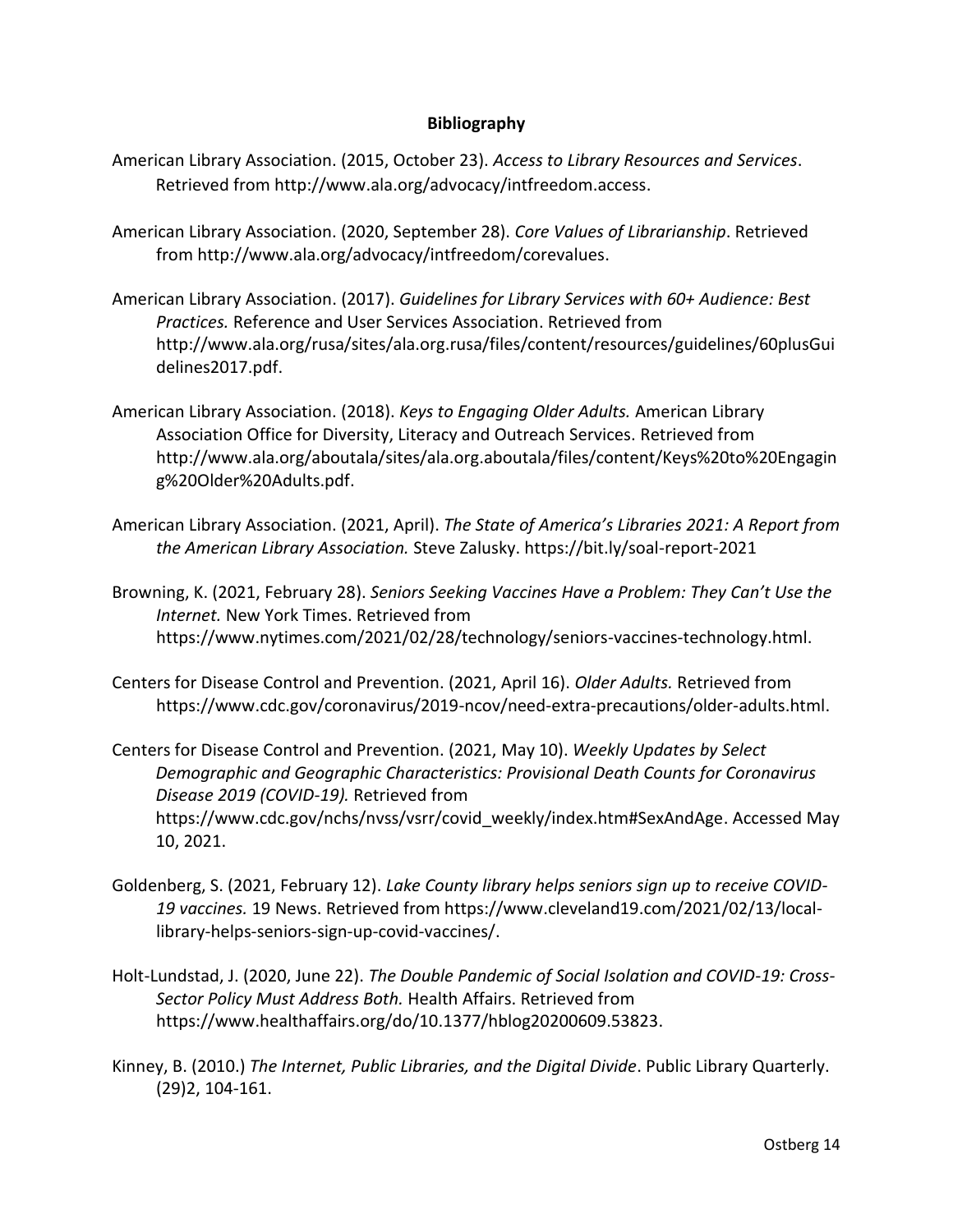- Klearman, S. (2021, March 14). *Bridging the digital divide: Napa County vaccine interest hotline serves tech-free residents.* Napa Valley Register. Retrieved from https://napavalleyregister.com/news/local/bridging-the-digital-divide-napa-countyvaccine-interest-hotline-serves-tech-free-residents/article\_8f23c2bd-e2c7-58f9-ad14- 73577867e0c9.html.
- Lamphere, C. (2019, January-February). *Librarians, Seniors and the Challenges of Technological Education and Outreach.* Online Searcher. (43)1, 51-54.
- Older Adults Technology Services. (2021, January). *Aging Connected: Exposing the Hidden Connectivity Crisis for Older Adults.* Retrieved from https://agingconnected.org/wpcontent/uploads/2021/02/Aging-Connected\_Exposing-the-Hidden-Connectivity-Crisis-for-Older-Adults.pdf.
- Older Adults Technology Services. (2021, February). *Aging Connected: The Report.* Retrieved from https://agingconnected.org/report/.
- Older Adults Technology Services. (2020). *New York Public Library-Specialized Instruction for Older Adults.* OATS.org*.* Retrieved from https://oats.org/client-projects/new-york-publiclibrary-specialized-instruction-for-older-adults/.
- Perrin, A. & Atske, S. (2021, April 2). *7% of Americans don't use the internet. Who are they?* Pew Research Center. Retrieved from https://www.pewresearch.org/fact-tank/2021/04/02/7 of-americans-dont-use-the-internet-who-are-they/.
- Schweitzer, E.J. (2014). *Digital divide.* Encyclopaedia Britannica*.* Retrieved from https://www.britannica.com/topic/digital-divide.
- Townsend, R. (2021, February 11). *St. Louis Library hopes free 'GrandPad' tablets for eligible grandparents will help bridge digital divide.* KSDK News. Retrieved from https://www.ksdk.com/article/news/health/coronavirus/st-louis-library-hopes-freegrandpads-for-eligible-grandparents-will-help-bridge-digital-divide/63-7a93724c-0c5b-4ff7-95be-3e70d3be3aeb.
- U.S. Department of Commerce. (2020, June 10). *Digital Nation Data Explorer.* National Telecommunications and Information Administration. Retrieved from https://www.ntia.doc.gov/data/digital-nation-dataexplorer#sel=internetUser&demo=age&pc=prop&disp=chart.
- U.S. Department of Commerce. (1995, July). *Falling Through the Net: A Survey of the "Have Nots" in Rural and Urban America*. National Telecommunications and Information Administration. Retrieved from https://www.ntia.doc.gov/ntiahome/fallingthru.html.